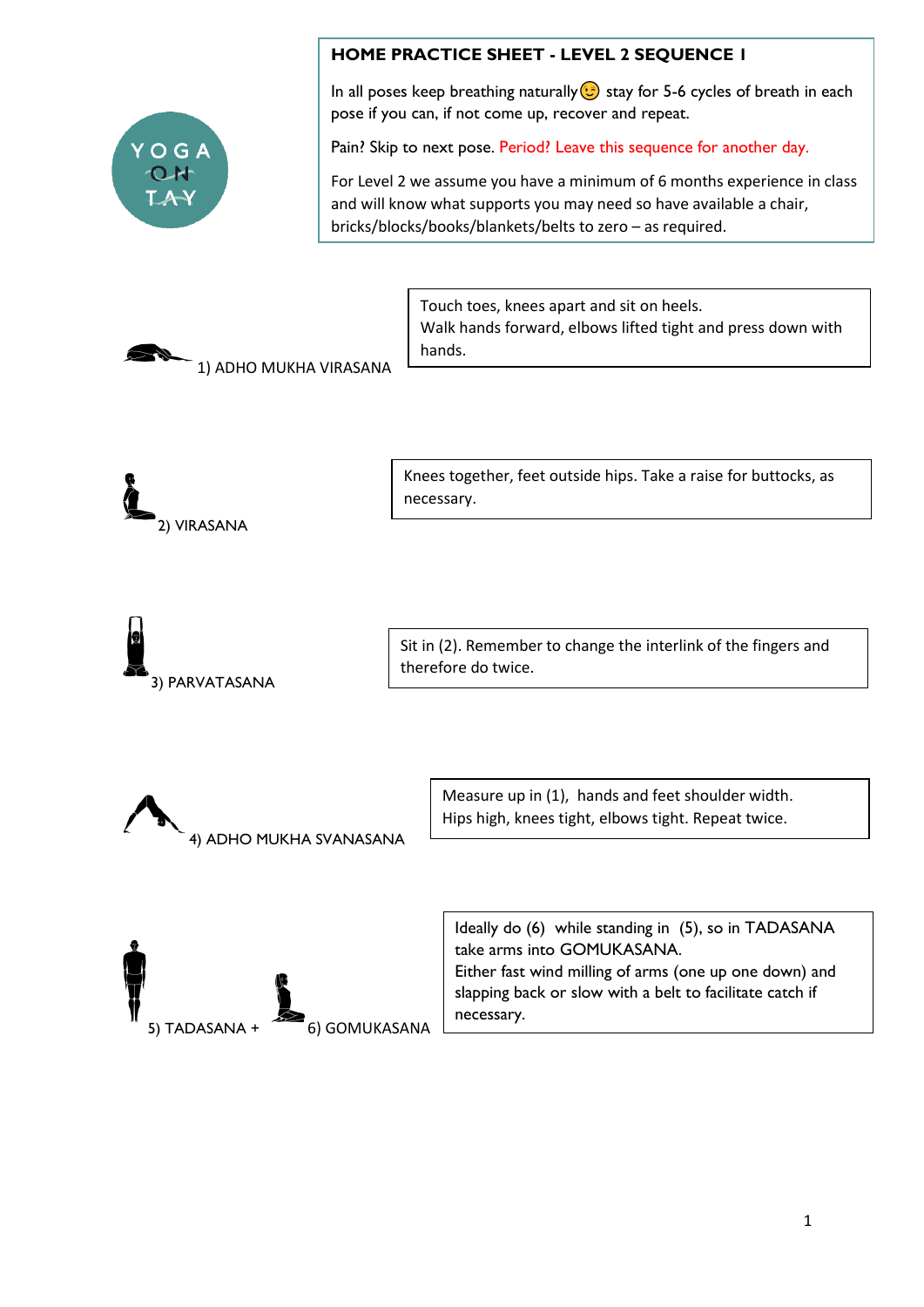

Press down well with both feet and the hand. A raise for the hand will help you turn to look at ceiling.



Keep trunk upright as you bend the knee to make a square – use a mirror!



Work to keep back knee tight and lift trunk up as much as possible.



Come into this from (9), ensure chest and toes of raised leg face floor. Repeat twice.



Use a wall or chair for support, extend both legs well, lift and open chest. Use a belt to reach foot. Stay upright.



Only practice this pose if you have been taught how to do safely in class.



Take support to stay without strain. Start with hands outside hips then level with shoulders before extending them overhead.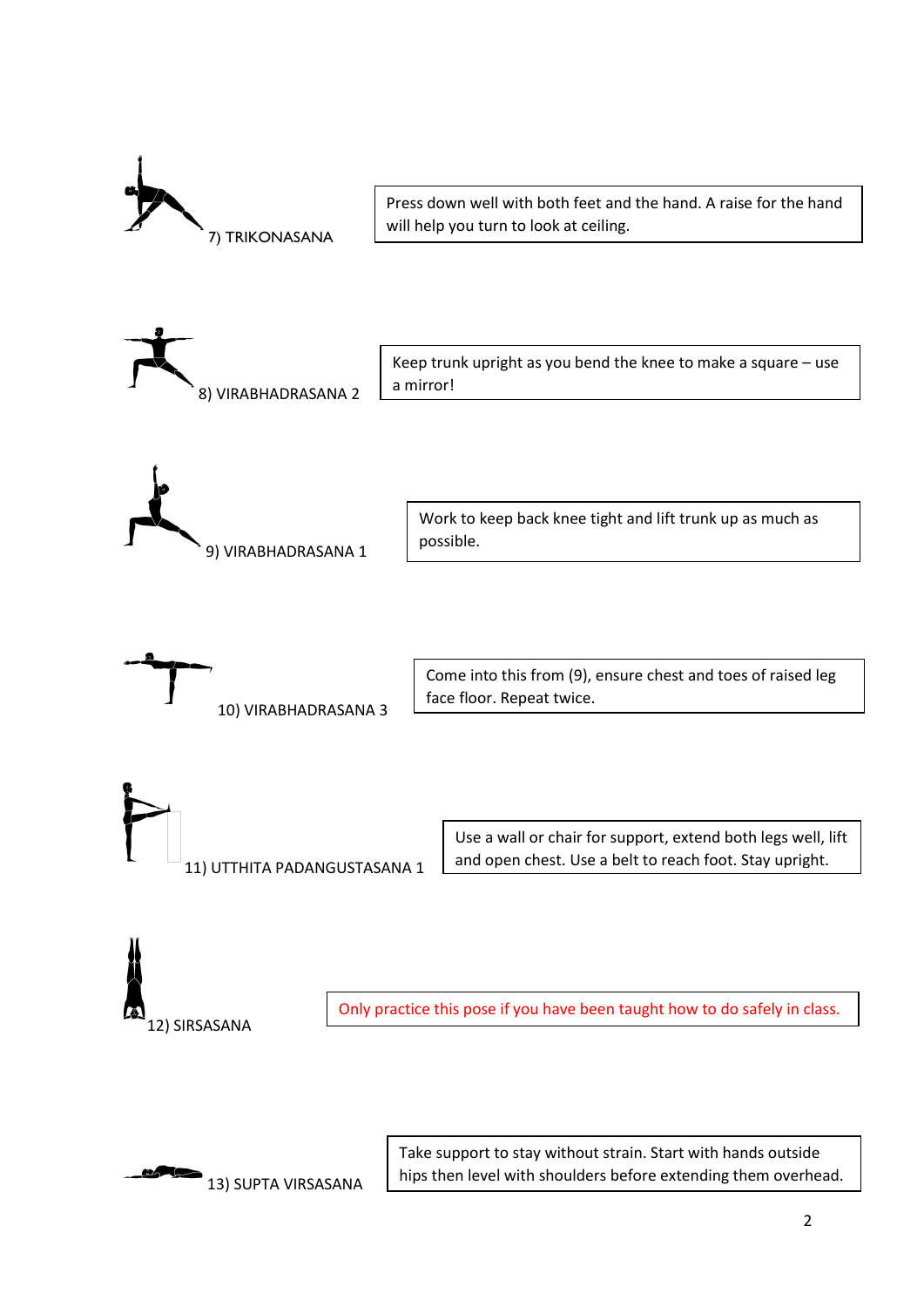

Start lying on your front, hands under shoulders, tuck toes under, press hands to come up. Repeat twice



Start lying on your front as in (14). KNEES TIGHT, engage tailbone. Repeat twice, touch and go.



From lying as in (14) stretch arms and legs back and balance on belly. Repeat twice, touch and go.



From lying as in (14) press with hands to stretch trunk up, keep knees tight. Repeat twice.



Progress from (16) by catching your ankles, kick back and lift. Repeat twice, touch and go.



Work arms and legs well. Lift hips high to help release back. Repeat twice.



Not quite as shown – have the legs parallel to the floor (i.e. on a raise or to the wall) and only practice this pose if you have been taught how to do safely in class.